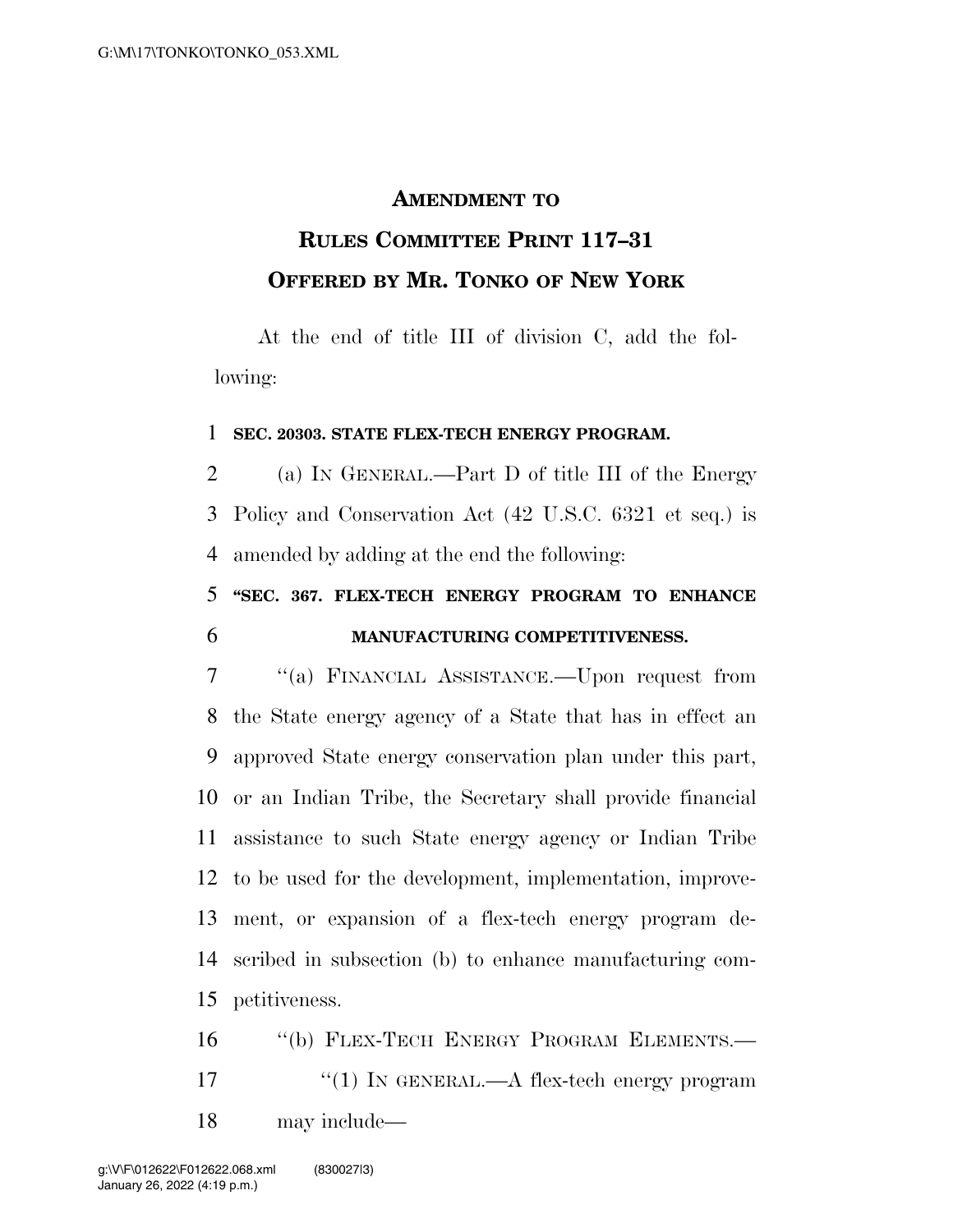| $\mathbf{1}$   | $\lq\lq$ provision of technical and administra- |
|----------------|-------------------------------------------------|
| $\overline{2}$ | tive assistance to manufacturers through quali- |
| 3              | fied engineering firms, as determined by the    |
| $\overline{4}$ | State energy agency or Indian Tribe;            |
| 5              | "(B) provision of financial assistance to       |
| 6              | manufacturers—                                  |
| 7              | "(i) for energy studies of manufac-             |
| 8              | turing facilities that are conducted by         |
| 9              | qualified engineering firms; and                |
| 10             | "(ii) to support the implementation of          |
| 11             | the measures and recommendations identi-        |
| 12             | fied in energy studies conducted pursuant       |
| 13             | to clause (i), including the design, acquisi-   |
| 14             | tion, installation, testing, operation, main-   |
| 15             | tenance, and repair of energy- and water-       |
| 16             | using systems, resiliency-related measures,     |
| 17             | emissions reduction-related measures, util-     |
| 18             | ity cost savings measures, and measures         |
| 19             | related to advanced manufacturing tech-         |
| 20             | nologies and artificial intelligence; and       |
| 21             | "(C) reporting on monitoring, tracking,         |
| 22             | and success metrics of the program.             |
| 23             | "(2) STUDIES.—An energy study of a manufac-     |
| 24             | turing facility conducted pursuant to paragraph |
| 25             | $(1)(B)$ may include—                           |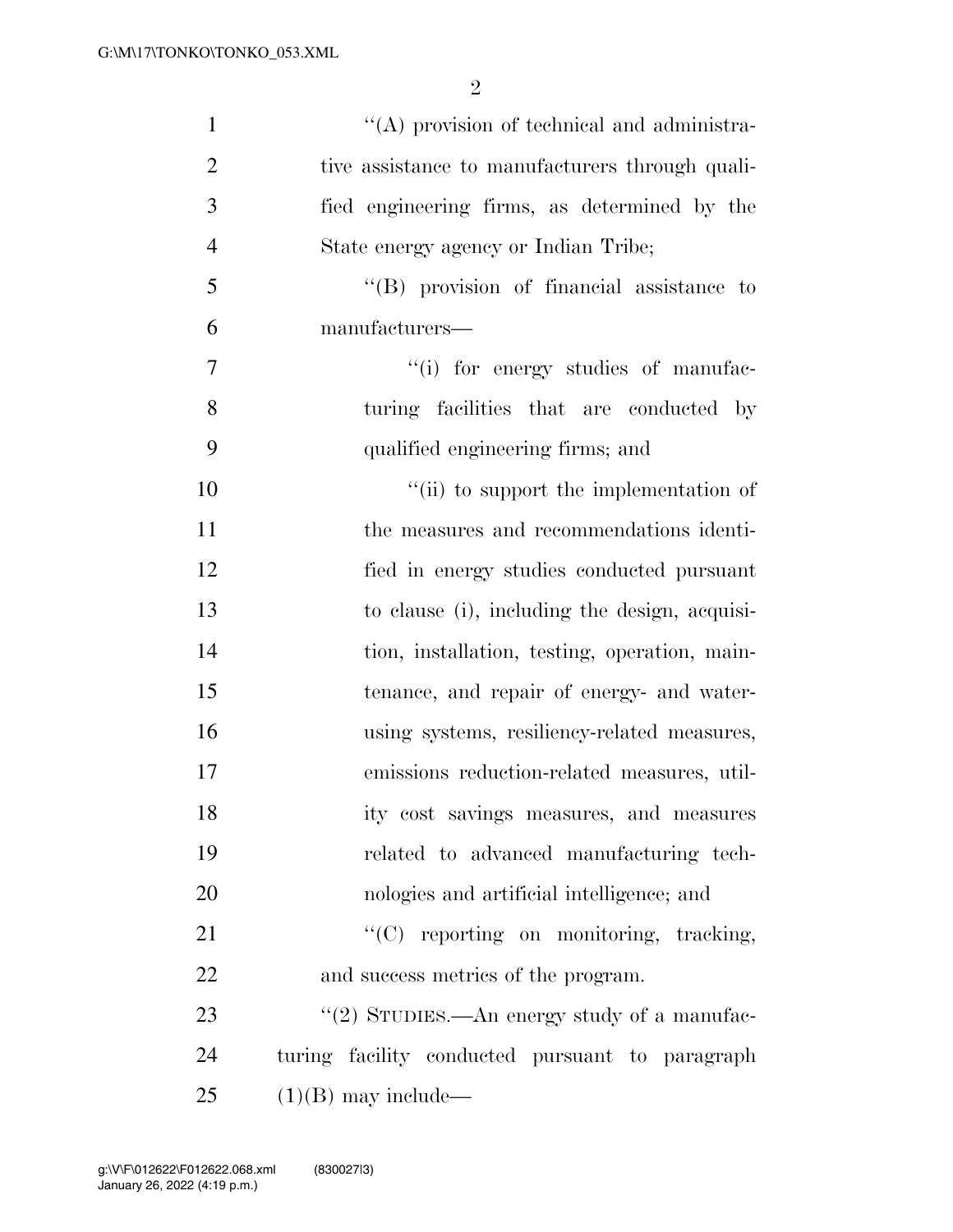| $\mathbf{1}$   | "(A) an evaluation of the energy-using sys-        |
|----------------|----------------------------------------------------|
| $\overline{2}$ | tems of the facility, including evaluation of the  |
| 3              | performance of such systems relative to design     |
| 4              | intent, operational needs of the facility and its  |
| 5              | occupants, and operation and maintenance pro-      |
| 6              | cedures;                                           |
| $\overline{7}$ | $\lq\lq (B)$ an evaluation of emissions related to |
| 8              | the facility, including greenhouse gas emissions,  |
| 9              | and recommendations on sustainability planning     |
| 10             | and practices;                                     |
| 11             | "(C) an evaluation of potential energy effi-       |
| 12             | ciency, water efficiency, greenhouse gas emis-     |
| 13             | sions mitigation, and load reduction measures      |
| 14             | for the facility;                                  |
| 15             | "(D) an evaluation of potential on-site en-        |
| 16             | ergy measures, including grid-interactive effi-    |
| 17             | ciency systems, combined heat and power, effi-     |
| 18             | cient compressed air systems, energy storage,      |
| 19             | energy management systems, renewable thermal       |
| 20             | systems, and electrification or other forms of     |
| 21             | fuel switching;                                    |
| 22             | $\lq\lq(E)$ recommendations on the use of new      |
| 23             | technologies by the applicable manufacturer;       |
| 24             | and                                                |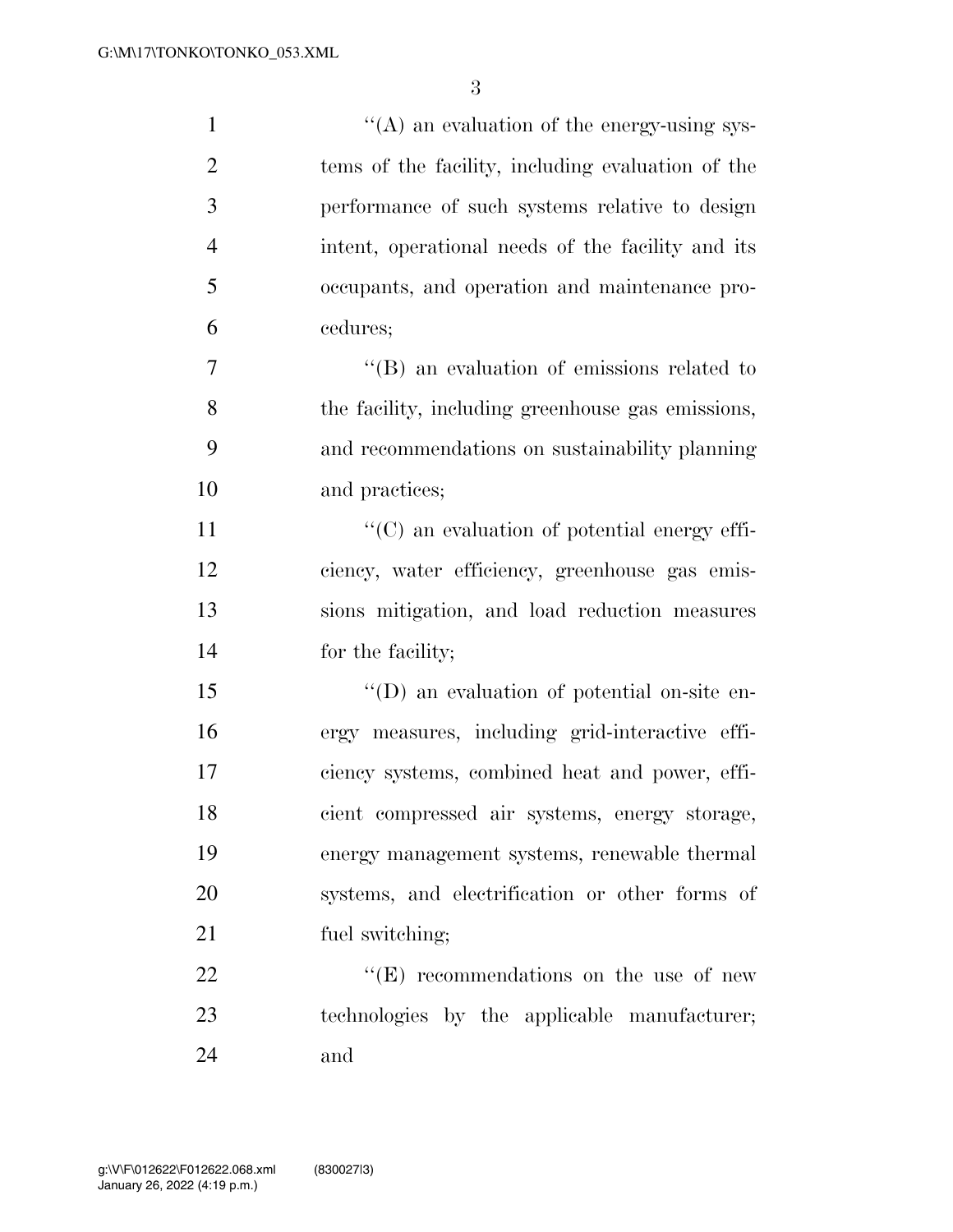$\langle \langle F \rangle$  detailed estimates of potential imple- mentation costs, operating cost savings, energy savings, emissions reductions, and simple pay- back periods, for measures and recommenda-tions identified in such study.

 ''(3) QUALIFIED ENGINEERING FIRMS.—A State energy agency or Indian Tribe administering a flex-tech energy program shall maintain and regu- larly update a publicly available list of qualified engi- neering firms that are approved by the State energy agency or Indian Tribe to provide assistance to man-ufacturers pursuant to this section.

 $\frac{13}{2}$  ''(c) FUNDING.

 $\frac{1}{2}$   $\frac{1}{2}$  ALLOCATION. Except as provided in paragraph (2), to the extent practicable, the Sec- retary shall allocate funding made available to carry out this section in accordance with the formula used for distribution of Federal financial assistance pro- vided pursuant to this part to States that have in ef- fect an approved State energy conservation plan under this part.

22 "(2) INDIAN TRIBES.—The Secretary shall set aside and distribute not less than 5 percent of amounts made available for each fiscal year to carry out this section to provide financial assistance—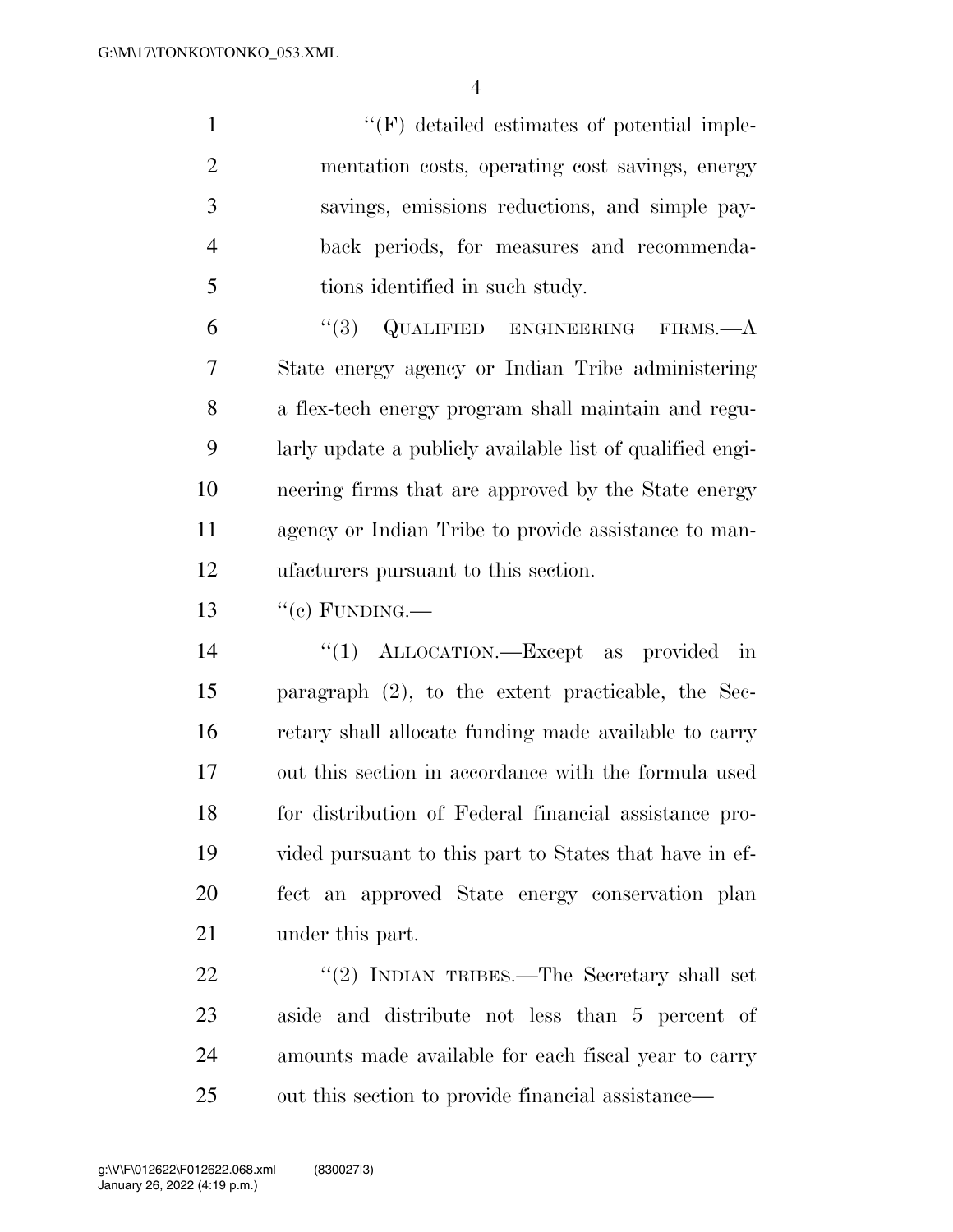| $\mathbf{1}$   | $\lq\lq$ to Indian Tribes; or                     |
|----------------|---------------------------------------------------|
| $\overline{2}$ | "(B) directly to manufacturers located in         |
| 3              | Indian Country or, in the case of Alaska, an      |
| $\overline{4}$ | Alaska Native Village Statistical Area, as iden-  |
| 5              | tified by the U.S. Census Bureau, for energy      |
| 6              | studies and implementation of the measures        |
| 7              | and recommendations identified in such energy     |
| 8              | studies, as described in subsection $(b)(1)(B)$ . |
| 9              | $\lq(3)$ USE OF FUNDS.—                           |
| 10             | "(A) ENERGY STUDIES; ADMINISTRATIVE               |
| 11             | EXPENSES.—A State energy agency or Indian         |
| 12             | Tribe that receives financial assistance pursu-   |
| 13             | ant to this section for a fiscal year may not—    |
| 14             | "(i) use more than $50$ percent of such           |
| 15             | financial assistance for energy studies;          |
| 16             | "(ii) use more than 50 percent of such            |
| 17             | financial assistance to support the imple-        |
| 18             | mentation of recommendations from such            |
| 19             | energy studies; and                               |
| 20             | "(iii) use more than 10 percent of                |
| 21             | such financial assistance for administrative      |
| 22             | expenses, including for outreach and tech-        |
| 23             | nical assistance.                                 |
| 24             | "(B) INDIVIDUAL MANUFACTURING FACIL-              |
| 25             | ITY.—A State energy agency that receives fi-      |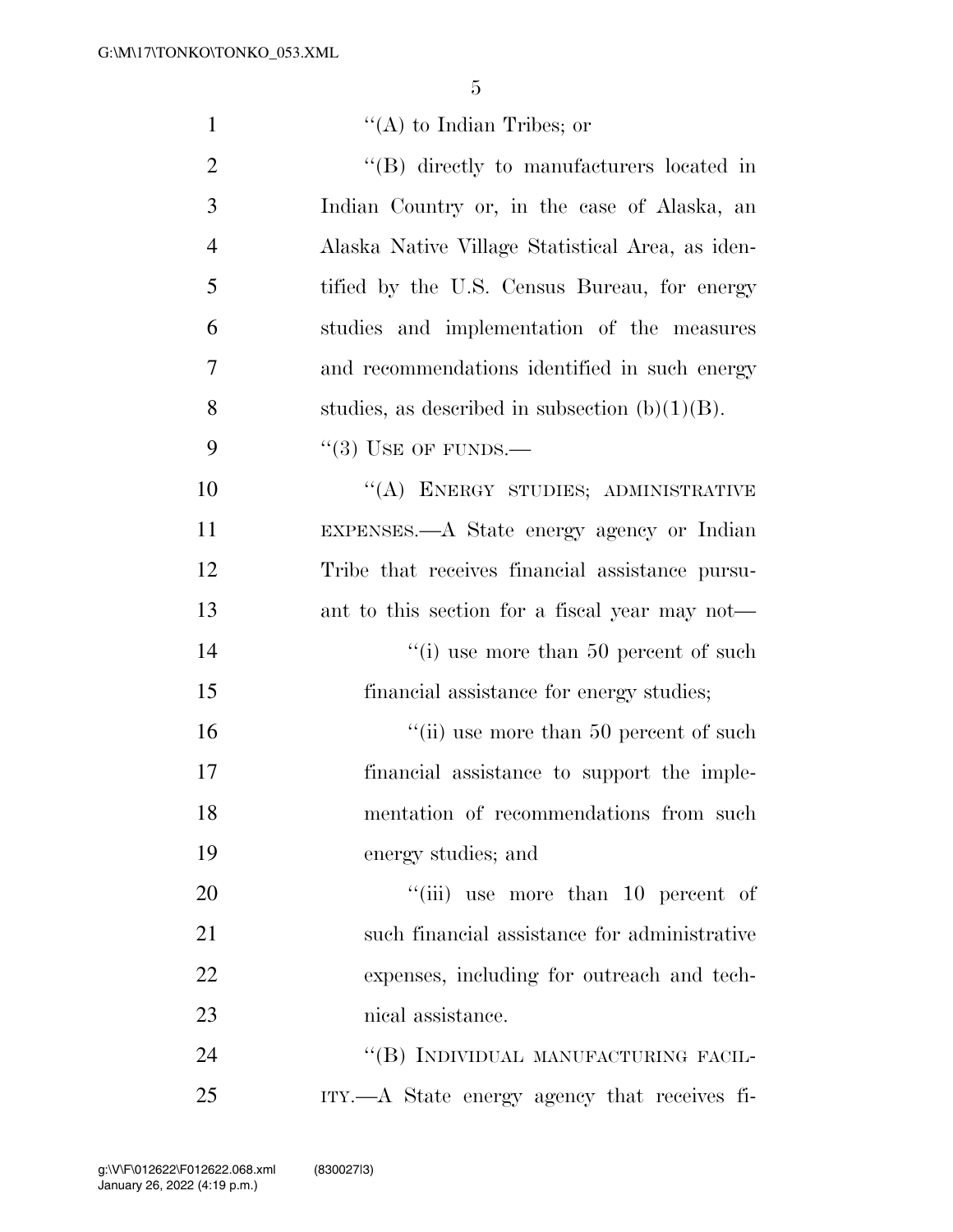nancial assistance pursuant to this section for a fiscal year may not use more than 5 percent of such financial assistance with respect to an individual manufacturing facility.

 ''(4) SUPPLEMENT.—Financial assistance pro- vided to a State energy agency or Indian Tribe pur- suant to this section shall be used to supplement, not supplant, any Federal, State, or other funds oth-erwise made available to such State under this part.

 ''(5) FINANCING.—To the extent practicable, a State energy agency or Indian Tribe shall implement a flex-tech energy program described in subsection (b) using funding provided under this Act, public fi- nancing, private financing, or any other sources of funds.

16 "(d) TECHNICAL ASSISTANCE.—

17 "(1) In GENERAL.—Upon request of a State energy agency or Indian Tribe, the Secretary shall provide information and technical assistance in the development, implementation, improvement, or ex- pansion of a flex-tech energy program described in 22 subsection (b).

23 "(2) INCLUSIONS.—Technical assistance pro- vided pursuant to paragraph (1) may include pro-gram design options to, with respect to manufactur-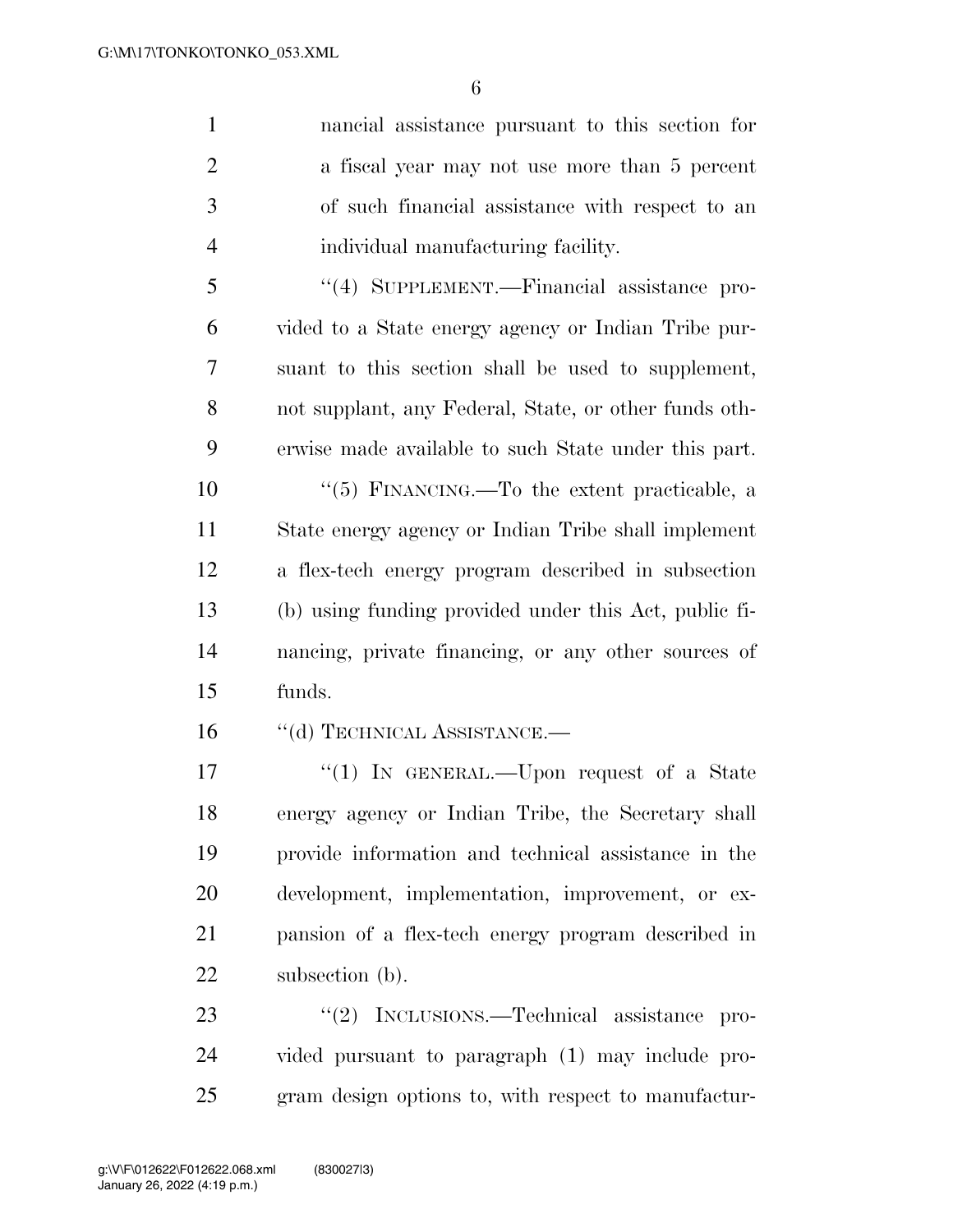| $\mathbf{1}$   | ers that employ fewer than 500 full-time equivalent |
|----------------|-----------------------------------------------------|
| $\overline{2}$ | employees at a manufacturing facility—              |
| 3              | $\lq\lq$ meet the needs of such manufactur-         |
| $\overline{4}$ | ers; and                                            |
| 5              | $\lq\lq$ (B) encourage the use of advanced manu-    |
| 6              | facturing processes by such manufacturers, in-      |
| 7              | cluding use of additive manufacturing, ad-          |
| 8              | vanced sensors and controls, techniques to re-      |
| 9              | duce embedded emissions, and advanced com-          |
| 10             | posite materials.                                   |
| 11             | "(e) DEFINITIONS.—In this section:                  |
| 12             | "(1) INDIAN COUNTRY.—The term 'Indian               |
| 13             | Country' means—                                     |
| 14             | "(A) all land within the limits of any In-          |
| 15             | dian reservation under the jurisdiction of the      |
| 16             | United States Government, notwithstanding the       |
| 17             | issuance of any patent, and, including rights-of-   |
| 18             | way running through the reservation;                |
| 19             | "(B) all dependent Indian communities               |
| 20             | within the borders of the United States whether     |
| 21             | within the original or subsequently acquired ter-   |
| 22             | ritory thereof, and whether within or without       |
| 23             | the limits of a State; and                          |
| 24             | "(C) all Indian allotments, the Indian ti-          |
| 25             | tles to which have not been extinguished, in-       |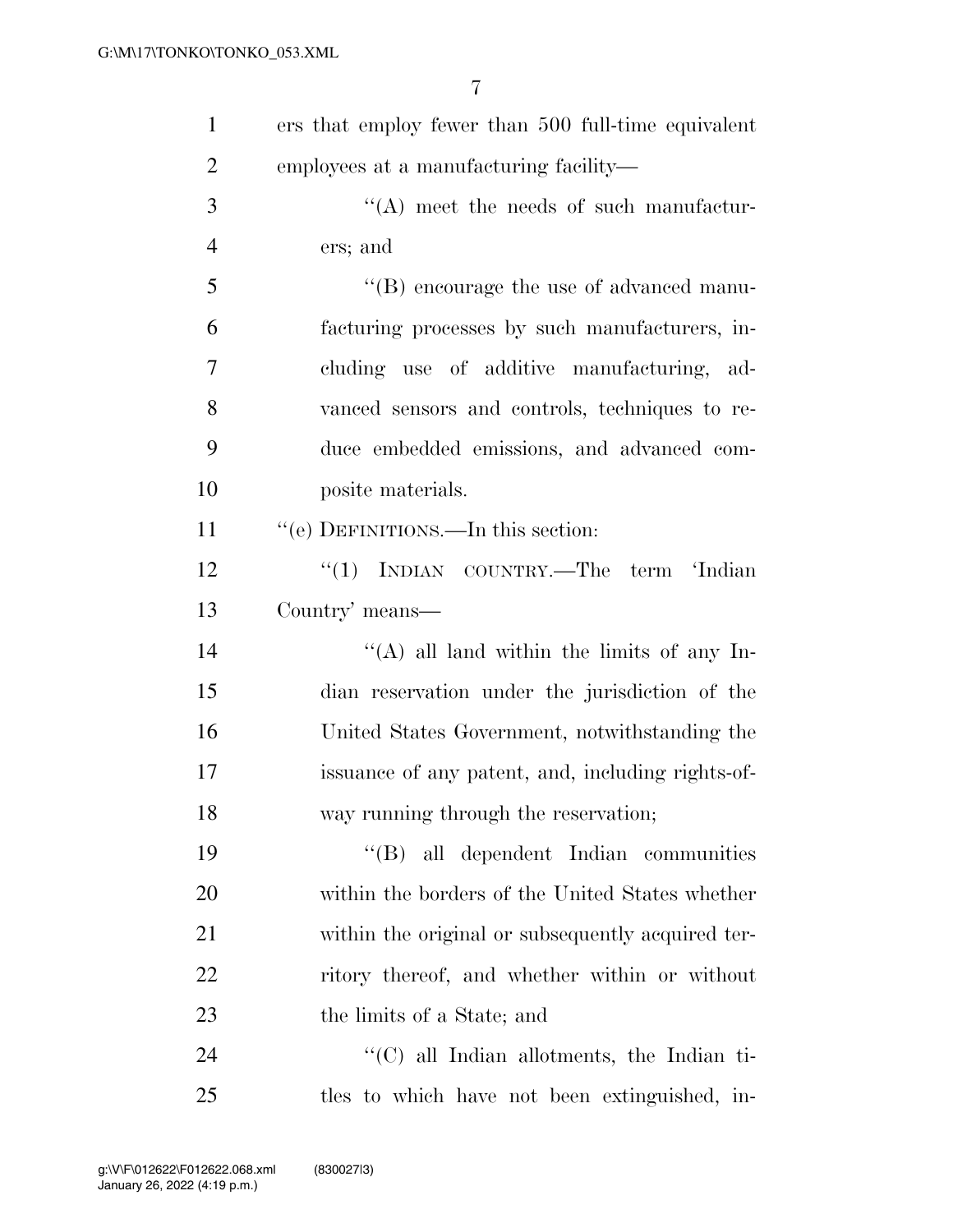cluding rights-of-way running through the same.

3 "(2) INDIAN TRIBE.—The term 'Indian Tribe' has the meaning given the term in section 4 of the Indian Self-Determination and Education Assistance Act (25 U.S.C. 5304).

7 "(3) STATE ENERGY AGENCY.—The term 'State energy agency' has the meaning given such term in section 391(10).''.

 (b) CONFORMING AMENDMENT.—The table of con- tents for the Energy Policy and Conservation Act is amended by adding after the item related to section 366 the following:

''Sec. 367. Flex-tech energy program to enhance manufacturing competitiveness.''.

 (c) AUTHORIZATION OF APPROPRIATIONS.—Section 365(f) of the Energy Policy and Conservation Act (42 U.S.C. 6325(f)) is amended by adding at the end the fol-lowing:

18 "(3) FLEX-TECH ENERGY PROGRAM TO EN- HANCE MANUFACTURING COMPETITIVENESS.—In addition to the authorization of appropriations under 21 paragraph (1), for the purposes of carrying out sec-tion 367, there is authorized to be appropriated